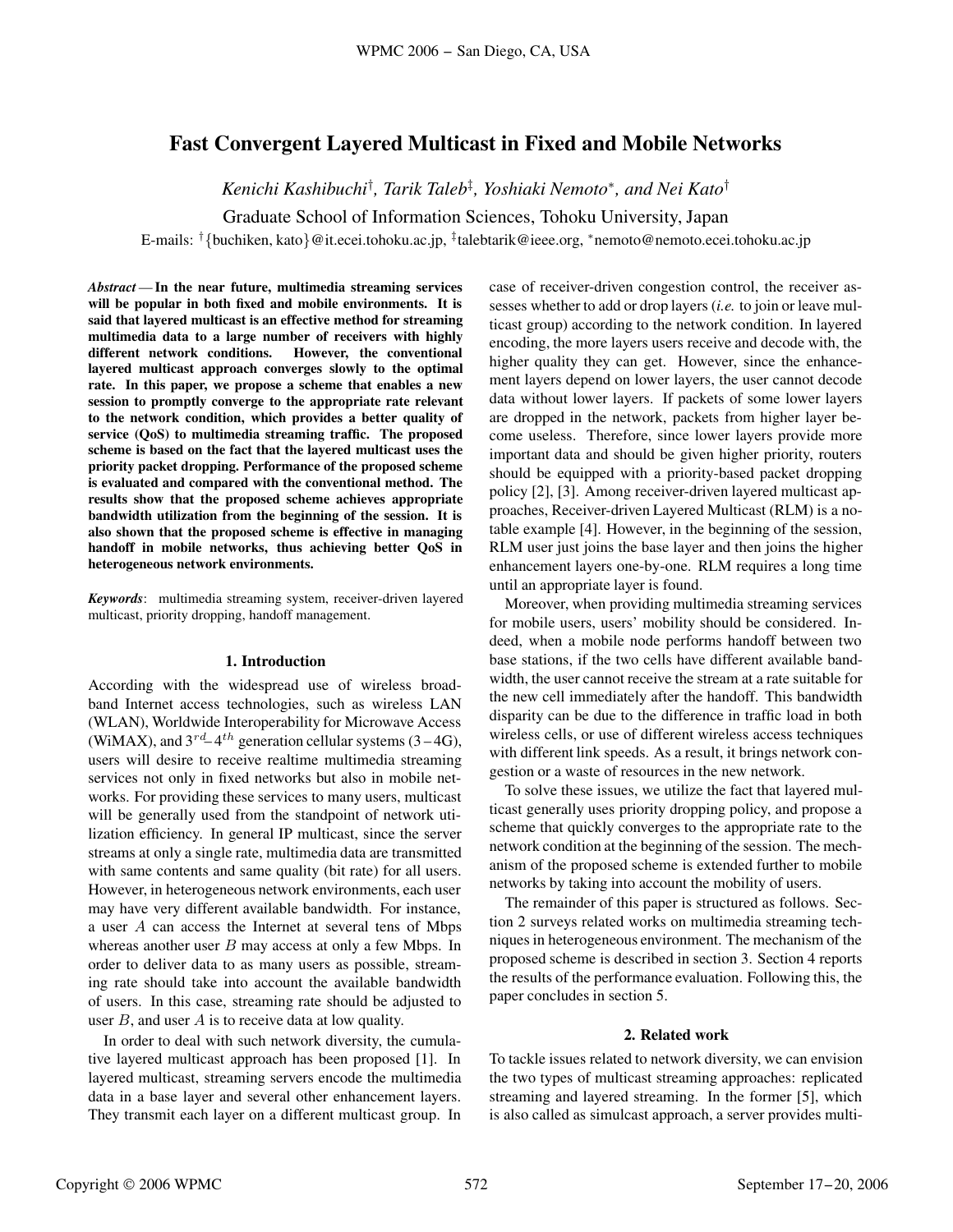ple streams carrying the same content with different qualities (different bit rates). Each stream is multicast on a different multicast group. Each user joins the multicast group that best satisfies its needs. In the latter, the server divides its data into layers: a base layer and several other enhancement layers. It transmits each layer to a different multicast group. The base layer can be independently decoded and provides the basic-level quality. The enhancement layers can be decoded together with the base layer. Users join the base layer and join as many enhancement layers as the network condition permits. In general, the layered multicast approach is more advantageous than the simulcast approach in bandwidth utilization, especially in highly heterogeneous networks.

Among layered multicast approaches, RLM and packet Pair receiver-driven cumulative Layered Multicast (PLM) [6] are notable examples. In RLM, a server transmits data packets of each layer using different multicast group addresses and users join as many layers as their available bandwidths allow. If a user has sufficient bandwidth, he/she joins the next enhancement layer. In contrast, if he/she detects packet losses due to network congestions, he/she quits receiving the highest enhancement layer. This procedure is called "joinexperiments". At the beginning of a session, RLM assesses its available bandwidth in a slow start-like fashion. That is, users converge to the optimal rate by subscribing to next enhancement layers incrementally until congestion occurs. Therefore, it needs a long convergence time. Furthermore, joining higher layers may yield packet losses and may degrade the streaming quality. September 17-20, 2006 - San Diego, CA, USA Diegond scheme and the synonic state of the synonic state of the synonic state of the synonic state of the synonic state of the synonic state of the synonic state of the synonic

To rectify this issue, PLM has been proposed. It estimates the available bandwidth based on a packet pair mechanism without join-experiments. All packets on all layers are transmitted in pairs. At the beginning of a session, users simply join the base layer. Users then estimate their available bandwidth C seconds  $(C = 1$  in [6]) after receiving the first packet pair and check whether they should add or drop layers. PLM can converge to the optimal rate faster than RLM, without inducing losses. However, PLM requires that all routers in the network should implement a fair scheduler. Moreover, as the bandwidth estimation is based on an accurate estimation of propagation delays, PLM may fail in the bandwidth estimation in case the network load becomes heavy.

On the other hand, in mobile networks, users freely perform handoff upon changing their point of attachment to the network. To guarantee smooth handoff, several approaches have been proposed. In [7] multiple paths are established between the server and a mobile node during handoff. Admittedly this scheme provides smooth handoff for streaming media. Nevertheless it uses multiple paths during the time a mobile node exists in the cell overlapping area. As in the case of a handoff between 3G and WLAN, if the distance of the cell overlapping area is long, it is unacceptable to use multiple paths for a long time as it causes redundant transmissions of important data.

### **3. Proposed scheme**

#### **3.1. Preconditions**

The proposed scheme is based on cumulative layered streaming approach. All routers are assumed to be multicastcapable and to support some priority disciplines.

Input multimedia data are encoded into a set of  $n$  cumulative layers  $(L_1, ..., L_n)$ . All subsets  $\{L_1, ..., L_i\}_{i \leq n}$  provide the same content. The provided quality increases as index  $i$ increases. Since the lowest layer contains the most important data, packets from the lowest layer are assigned higher priority. Indeed, the base layer  $L_1$  has the highest priority (the lowest drop probability) among all layers. Higher layers have lower priority as index  $i$  increases. We assign these priorities at the streaming servers using the class field in the IPv6 packet header.

In the proposed scheme, two message packets are defined: "low priority join" and "normal join". The former is transmitted by users to local multicast routers in order to join a session or conduct join-experiments. Upon receiving a low priority join message, multicast routers subsequently decrease the priority of the forwarded streaming packets by one and forward them. In other words, the priority of layer  $L_i$  $(P_i)$  is decremented to  $(P_i - 1)$ , not  $P_{i-1}$ . These streams with lower priority do not affect the network because their packets are discarded first when a downstream router is congested. A normal join message is transmitted by users to local multicast routers in order to receive packets with normal priority  $P_i$ . After receiving a normal join message, multicast routers forward packets without changing their priority.

All multicast routers maintain an internal table with information on source address, multicast group address, outgoing interface identifier, and priority level. In the table, the priority level field can be set to either " $N$ " or " $L$ ". L indicates that the priority of streaming packets is decreased by one by this multicast router, while  $N$  indicates that this router forwards packets without changing their priority.

Additionally, when we apply our scheme to mobile users, it is assumed that wireless cells overlap with each other. To access two networks in parallel, a mobile node needs to be simply equipped with two wireless interfaces. Along with a further integration of wireless technologies, it will become normal for a mobile node to have an interface that can simultaneously access different types of wireless networks.

# **3.2. Mechanism of the proposed scheme**

As previously mentioned, a server  $S$  encodes multimedia data into a set of *n* cumulative layers  $(L_1, ..., L_n)$ . Layer  $L_i$  is multicast to group  $G_i$  with priority  $P_i$ . Lower layers are transmitted with higher priorities (*i.e.*  $P_i > P_{i+1}$ ).

Figure 1 shows the overview of the proposed scheme. Here, it is supposed that receiver  $R_1$  has been joining the session from the server S. When the new receiver  $R_2$  joins the same session,  $R_2$  transmits "low priority join" messages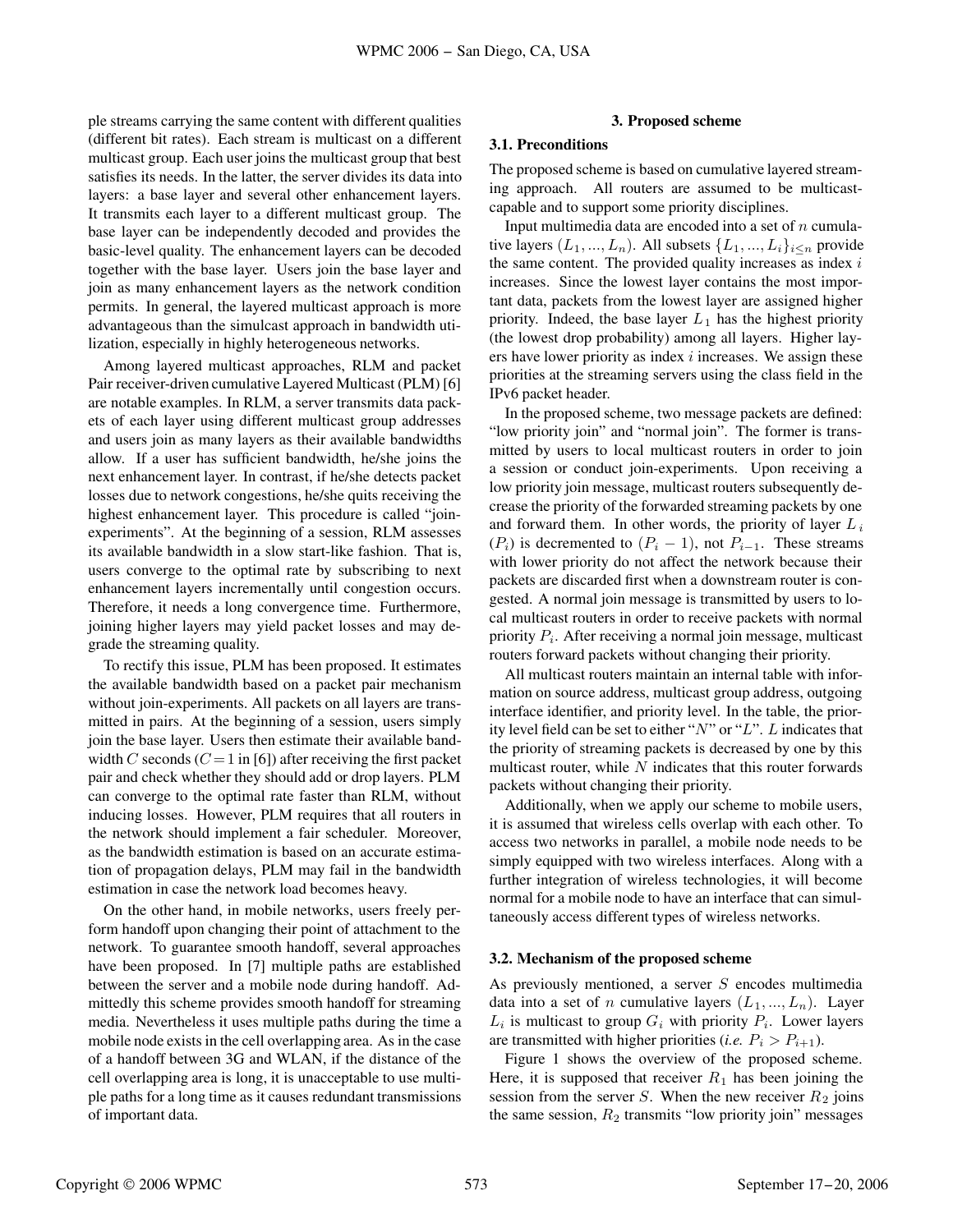

*Figure 1: Approach of the proposed scheme.*

 $\{(S, G_i), i = 1, ..., n\}$  to the local multicast router. Upon receiving a low priority join message  $(S, G_i)$ , multicast routers first check whether the stream corresponding to  $L_i$  is flowing or not (*i.e.* whether the entry  $(S, G_i, *, N)$  exists in the internal table). Asterisk(∗) denotes unspecified interface. If a multicast router does not have the entry  $(S, G_i, *, N)$ , it adds the entry  $(S, G_i, IF, N)$  to its table and forwards the low priority join message  $(S, G_i)$  to its upper multicast router. IF indicates the interface identifier that received the low priority join message. On the contrary, if the multicast router has the entry  $(S, G_i, *, N)$ , it adds the entry  $(S, G_i, I, L)$  to the table and subsequently decreases the priority of the forwarded packets from  $P_i$  to  $(P_i - 1)$ . It then transmits packets to the requesting users or lower multicast routers. In this manner, multicast routers forward the low priority join message  $(S, G_i)$  to upper routers until the expected stream is found.

After receiving the first packet of group  $G_i$ , which is transmitted with the lower priority  $(P_i - 1)$ ,  $R_2$  calculates the packet loss rate  $\rho_i$  experienced by packets of layer  $L_i$  for an interval of time  $T_D$  (detection timer). If  $\rho_k$ , the packet loss rate of  $L_k$ , is smaller than a predefined threshold  $\theta$ , users transmit a normal join message  $(S, G_k)$  to the local multicast router. The setting of  $\theta$  indicates the system tolerance level in terms of packet drops and depends on Forward Error Correction (FEC) redundancy. If  $\rho_k$  is above  $\theta$ ,  $R_2$  stops receiving packets of layer  $L_k$  and higher layers by leaving multicast groups  $\{G_i, i = k, ..., n\}$ .

Upon receiving a normal join message  $(S, G_k)$ , a multicast router verifies whether it has the entry  $(S, G_k, I\!F, L)$  or not. In case it does not have the entry  $(S, G_k, I\!F, L)$ , it forwards the normal join message  $(S, G_k)$  to the upper multicast router. On the contrary, when it has the entry  $(S, G_k, I\!F, L)$ , it modifies the entry to  $(S, G_k, I\!F, N)$  to indicate that it is forwarding packets with normal priority  $P_k$ .

After a given period of time  $T<sub>J</sub>$  (join timer),  $R<sub>2</sub>$  sends low priority join message  $(S, G_k)$  to perform the join-experiment operation with lower priority. After receiving the first packet of layer  $L_k$ ,  $R_2$  calculates the packet loss rate  $\rho_k$  on the layer  $L_k$  for an interval of time  $T_D$ , as in the beginning of the session. When  $\rho_k$  is smaller than the threshold  $\theta$ ,  $R_2$  transmits a normal join message  $(S, G_k)$  to the local multicast router and joins  $L_k$  with normal priority. In case  $\rho_k$  exceeds  $\theta$ ,  $R_2$  interprets this join-experiment as failure and leaves layer  $L_k$ .  $R_2$ then multiplicatively increases the join timer  $T_J$  as follows:

$$
T_J \leftarrow \alpha \cdot T_J \tag{1}
$$

where  $\alpha$  is a constant. After that, every time  $T_J$  elapses,  $R_2$ performs a join-experiment in the same way. Besides, during the session, if the packet loss rate on  $L_k$  which is not the layer added by join-experiments exceeds  $\theta$ , users drop  $L_k$  and the higher layer, because that indicates a congestion occurrence.

#### **3.3. Extension of the proposed mechanism to handoff**

In the remainder of this section, we consider applying the proposed scheme to mobile networks. This application is similar in spirit to the idea presented in [8]. Figure 2 illustrates the idea. A mobile node (MN) instantly measures radio strength or link quality. Prior to handoff, MN receives data via base station  $BS_1$  using wireless interface IF<sub>1</sub>. When MN enters into the new cell of base station  $BS_2$ , a new network address is given to the MN's wireless interface  $IF<sub>2</sub>$ . When radio strength or link quality through  $IF_1$  goes down below a predefined threshold, MN transmits low priority join messages  $\{(S, G_i), i = 1, ..., n\}$  to the local multicast router through IF<sub>2</sub>. MN then receives all layers  $L_i$  with lower priority  $(P_i - 1)$  through IF<sub>2</sub>. After receiving the first packet of  $L_i$ , MN calculates  $\rho_i$ , the packet loss rate of  $L_i$ , for a time  $T_D$ . If  $\rho_k$  exceeds a predefined threshold  $\theta$ , MN stops receiving the layer  $L_k$  and higher layers. Besides, it transmits normal join messages  $\{(S, G_i), i = 1, ..., k-1\}$  to the local multicast router, in order to join the lower layer with normal priority. After receiving the stream with normal priority, MN leaves the multicast groups through  $IF_1$ . Henceforth, it conducts join-experiment with lower priority through IF  $_2$  every  $T_J$  period of time. Security that is a september of the same of the same of the same of the same of the same of the same of the same of the same of the same of the same of the same of the same of the same of the same of the same of the same



*Figure 2: Application of the proposed approach for handoff.*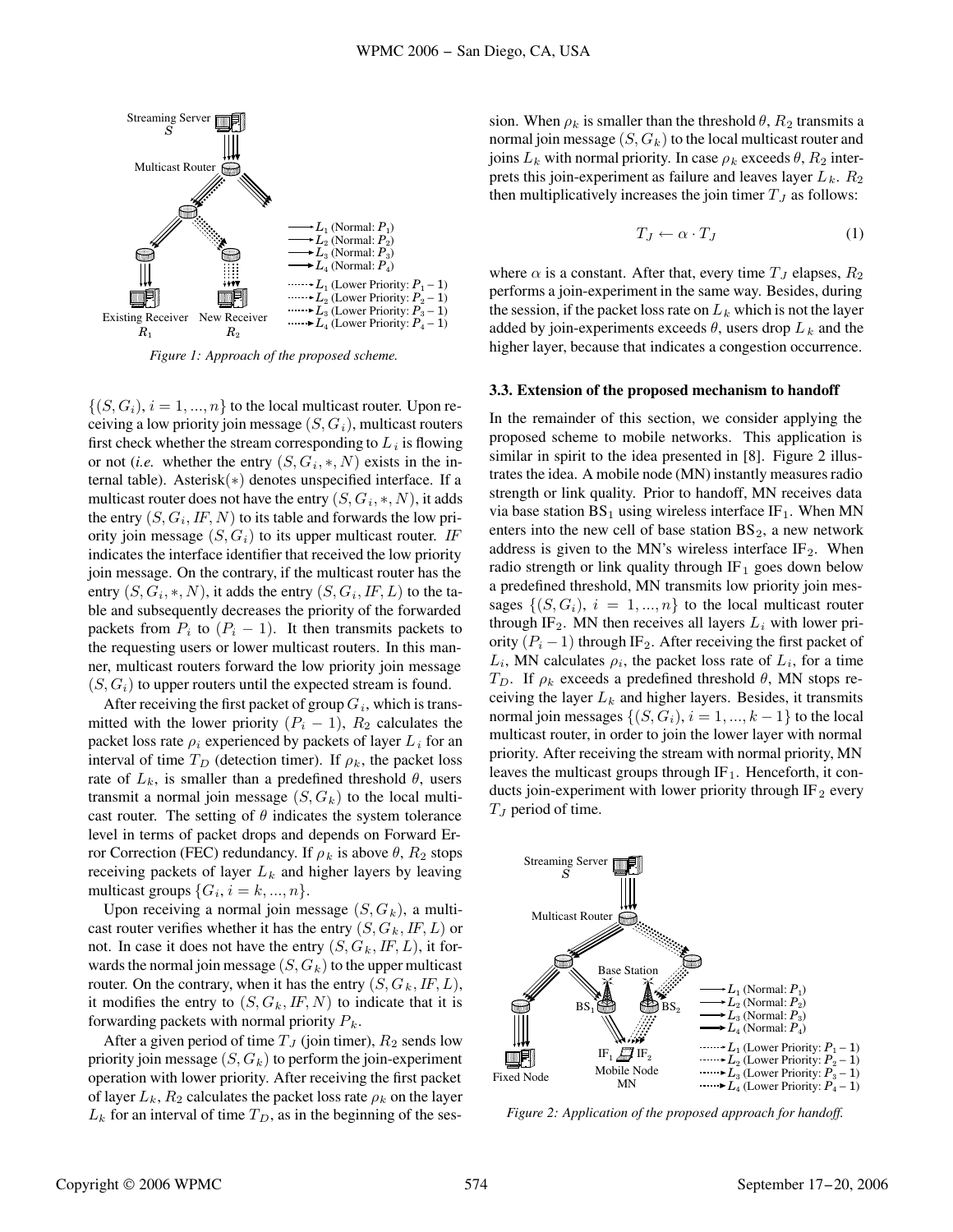# **4. Performance evaluation**

We carried out several simulations with the Network Simulator (ns-2.28) [9] and compared the performance of our scheme against RLM. The cumulative bit rates are 128 kbps, 256 kbps, 512 kbps, 1 Mbps, 2 Mbps, 4 Mbps, 8 Mbps, 16 Mbps, 32 Mbps, and 64Mbps. They are exponentially spaced to simulate highly heterogeneous environments.

In this paper, Weighted Random Early Detection (WRED) [10] is used for queuing. WRED selectively discards lower priority traffic when a router begins to get congested. It provides also differentiated performance characteristics for different classes of service. Here, it should be emphasized that all routers in the network do not have to set the same parameter. On the other hand, RLM uses drop tail queue [4]. The maximum size of queues is set to 20 packets.

In the proposed scheme, we set both  $T_D$  and the initial value of  $T_J$  to one second. The multiplicative coefficient  $\alpha$ , used in the computation of  $T_J$  (equation (1)), is set to two. RLM parameters are set to the same values as in [4]. The used multicast routing protocol is Distance Vector Multicast Routing Protocol (DVMRP). Both wired and wireless links are error-free throughout this paper.

Since the users cannot decode the higher layer without receiving all the lower layers in layered multicast, we use goodput to evaluate the performance of both schemes. Here, goodput is defined as throughput of the layers below the highest layer that users can sequentially achieve with less than  $\theta = 10\frac{\omega}{\omega}$  of packet loss rate. This metric indicates the number of bytes received and actually decoded by users.

# **4.1. Fixed network**

We first conducted the simulation with a simple network topology, as shown in figure 3. We consider a scenario where receivers  $R_1$ ,  $R_2$ ,  $R_3$ ,  $R_4$ , and  $R_5$  join a session provided by server S at time  $t = 100$  [sec],  $t = 200$  [sec],  $t = 300$  [sec],  $t= 400$  [sec], and  $t= 500$  [sec], respectively. Figure 4 shows the goodput transition of each user. In this topology,  $R_1$ ,  $R_2$ ,  $R_3$ ,  $R_4$ , and  $R_5$  can use bandwidth up to 100 Mbps, 50 Mbps, 20 Mbps, 10 Mbps, and 5 Mbps, respectively. Figure 4 indicates that each user succeeded in receiving data at a rate appropriate to its available bandwidth in both schemes.



*Figure 3: A fixed network topology.*



*Figure 4:*  $R_1$ ,  $R_2$ ,  $R_3$ ,  $R_4$ , and  $R_5$  *join a session at*  $t = 100$ ,  $t = 200$ ,  $t = 300$ ,  $t = 400$ , and  $t = 500$ , respectively.

Compared to the proposed scheme, however, RLM requires a significant time till it achieves the most appropriate rate. The reason behind this performance consists in the fact that unlike RLM, our scheme allows users to estimate the available bandwidth by joining all layers with lower priority. In RLM, users need to conduct several join-experiments till they find out the available bandwidth. During this query for the available bandwidth, significant packet drops occur. On the other hand, in the proposed scheme, users conduct joinexperiments at only one time with lower priority. Accordingly, users can receive data at appropriate bit rates from the beginning of the session.

### **4.2. Mobile network**

We secondly investigate the performance of our scheme in mobile environments. At the beginning of the simulation, a mobile node (MN) resides in the cell of  $BS_1$ . MN joins a session from server S at time  $t = 100$  [sec]. It then moves into the cell overlapping area of  $BS_1$  and  $BS_2$ , and performs a handoff at time  $t = 300$  [sec] as shown in figure 5. In a similar way, MN performs handoffs from  $BS_2$  to  $BS_3$  and from  $BS_3$ to BS<sub>4</sub> at time  $t = 500$  [sec] and  $t = 700$  [sec], respectively.